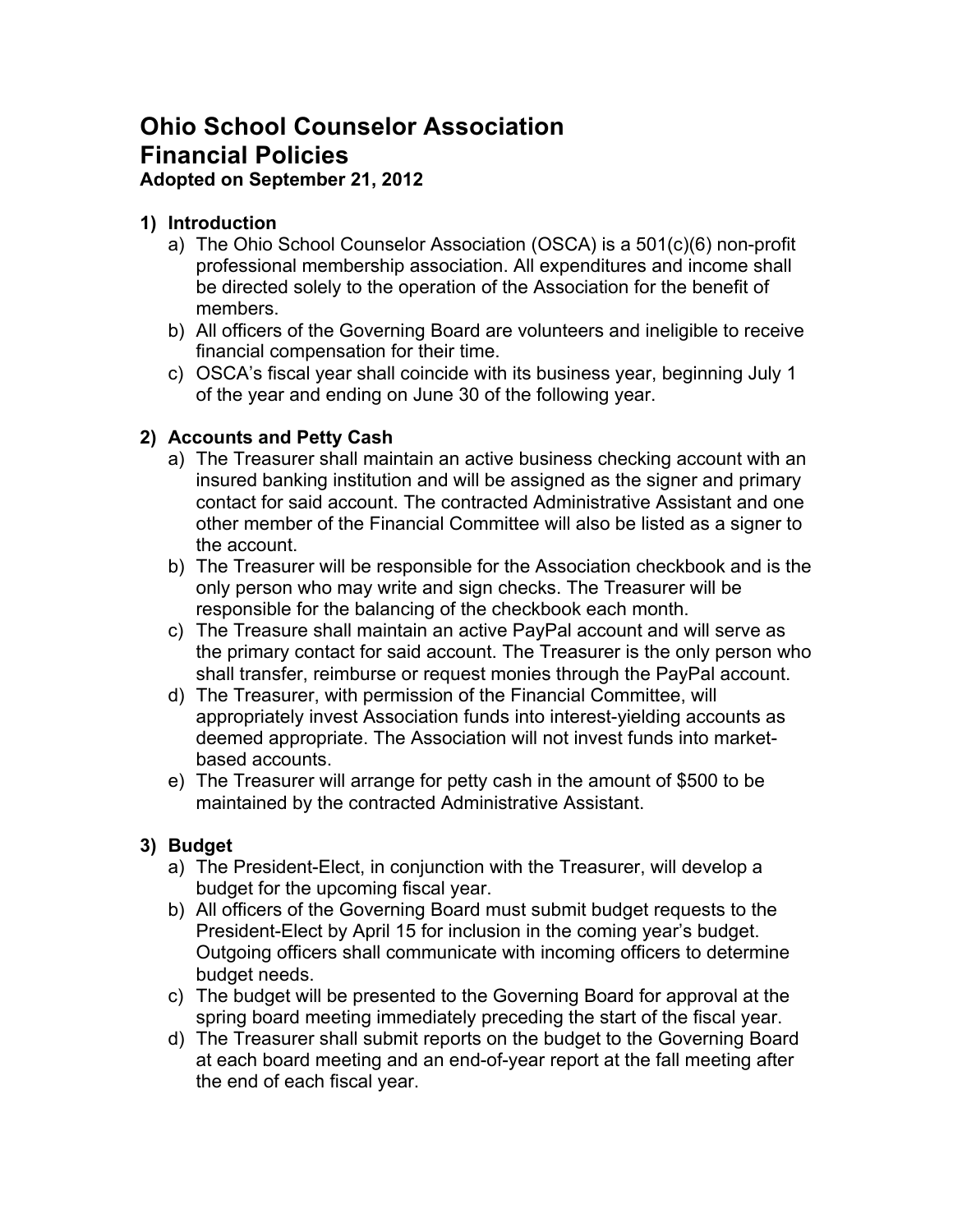#### **4) Expenditures and Income**

- a) Expenditures must be in relationship to income and must be limited to budget allocations. Income is obtained through:
	- Membership dues.
	- Sale of publications and other materials.
	- Interest on invested financial resources.
	- OSCA sponsored events.
	- Donations and gifts.
- b) Expenditures must be consistent with OSCA's objectives and must conform to priorities established by the leadership to ensure maximum benefits to the membership. Expenditures include:
	- Expenditures associated with the planning and running of meetings.
	- § Travel expenses related to activities of appointed and elected officers.
	- Mileage as established by the IRS at the beginning of each year when traveling to board related activities.
	- Postage.
	- § Utility service (i.e. phone, internet, etc.) required for the completion of board related activities.
	- Publication and promotional materials.
	- Expenditures related to the offering of professional development opportunities.
	- Expenditures related to cooperative efforts of OSCA with other organizations.
	- Grants, awards and scholarships.
	- Expenditures related to the business operations of the board of directors.
	- Other miscellaneous expenditures not appropriated for in the annual budget. Approval is required as follows:
		- o Treasurer: up to \$199
		- o Treasurer and President: \$200 to \$999
		- o Board of Directors: \$1000 and up
- c) An executive discretionary fund in the amount of \$5000 will be allotted each fiscal year to account for non-budgeted purchases deemed appropriate by the Executive Committee.

#### **5) Procedures Related to Expenditures**

- a) All bills must be submitted to the Treasurer for approval and payment using an OSCA voucher form.
- b) Itemized receipts, bills and/or invoices must accompany all vouchers. No vouchers will be paid unless accompanied by these items, except in extenuating circumstances, as determined by the Treasurer.
- c) Voucher approval is based upon written policy, budget and approval of the Governing Board. Expenditures must be reasonable and the Financial Committee reserves the right to disallow charges that are deemed excessive.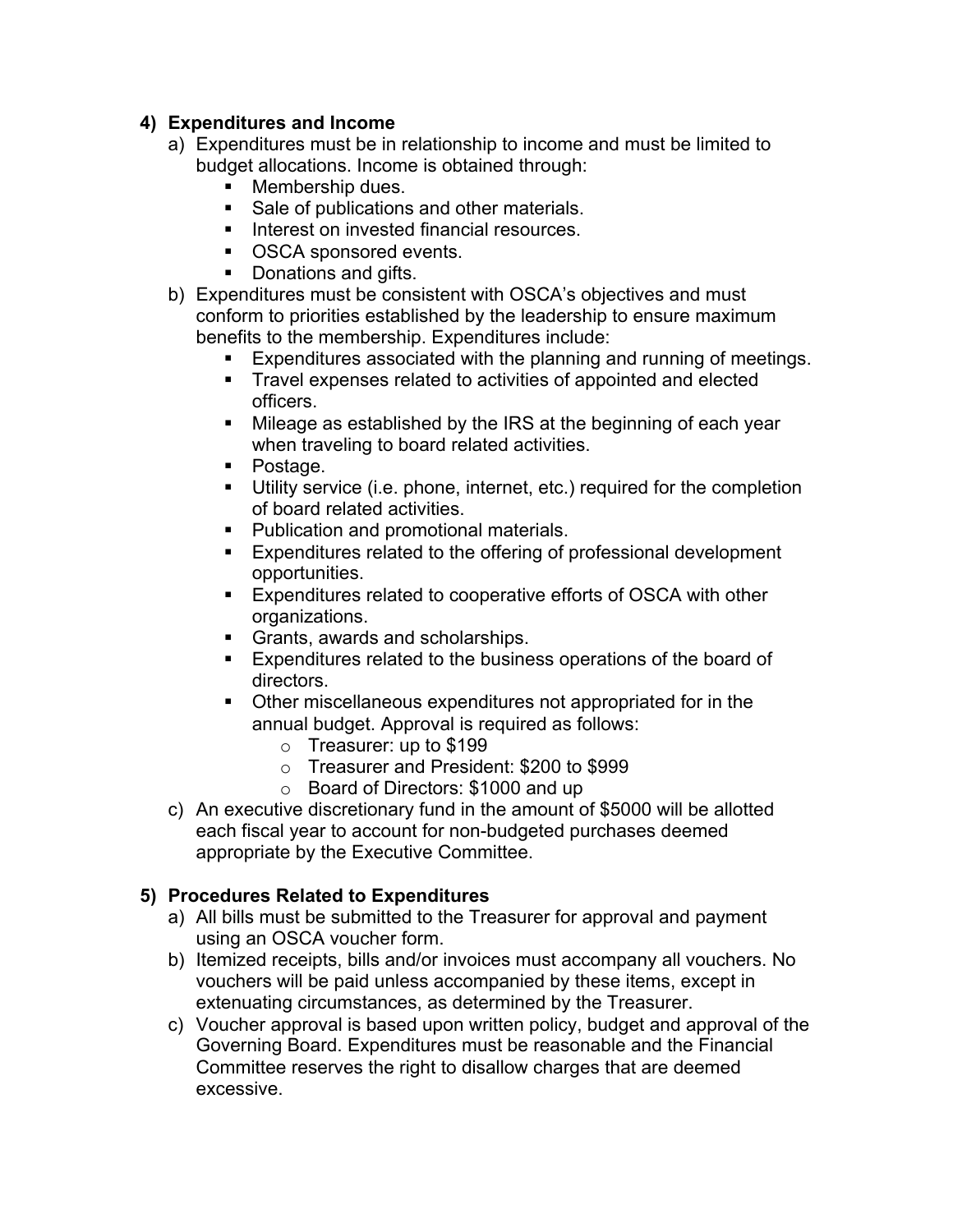d) All vouchers for expenses in a fiscal year must be submitted by July 15 of the next fiscal year to allow for the finalization of the year-end budget report.

# **6) Credit/Debit Card Usage**

- a) The Treasurer will be the only person assigned a credit/debit card.
- b) Other officers of the Governing Board may be approved by the Treasurer to use the credit/debit card so long as the officer sign a consent form indicating the reason for the use of the card, date card received and date card will be returned. The consent form must verify that the officer understands the responsibilities of having the card and the consequences for its misuse.
- c) Misuse of the credit/debit card, as determined by the Treasurer or President, with justifying information, will result in the immediate cancellation of the card. The misuser will be held liable for all expenses incurred.

# **7) Meeting and Event Travel Reimbursement**

- a) Officers of the Governing Board are expected to participate in all board meetings as outlined in the bylaws. OSCA shall cover expenses incurred by officers and others approved by the President attending said board meetings, including:
	- § Mileage for travel to and from meeting at the rate of \$0.45 per mile.
	- Hotel accommodations based on double occupancy. Officers desiring a single room will be responsible to pay for half of the room cost. Officers desiring to share a room who are unable to due to odd numbers or gender differences will have lodging covered at full cost.
	- Any meals (excluding alcohol) being provided or that would normally be consumed during the actual meeting.
- b) At times, it is necessary for officers of the Governing Board to hold impromptu meetings for the purpose of conducting official OSCA business. Such meetings may qualify for reimbursement so long as the meeting has been approved by the President and/or Treasurer. Meetings of a social nature in which no official OSCA business is conducted will not be paid for through the use of OSCA funds. OSCA shall cover expenses incurred by officers and others approved by the President attending said impromptu meetings, including:
	- Mileage for travel to and from meeting at the rate of \$0.45 per mile.
	- Any meals (excluding alcohol) being provided.
- c) OSCA shall pay expenses related to the participation of officers of the Governing Board in other local, state and national events. Covered expenses will include:
	- Mileage or related driving costs as determined by the treasurer due to length of drive at the rate of \$0.45 per mile.
	- Air/ground transportation and fees.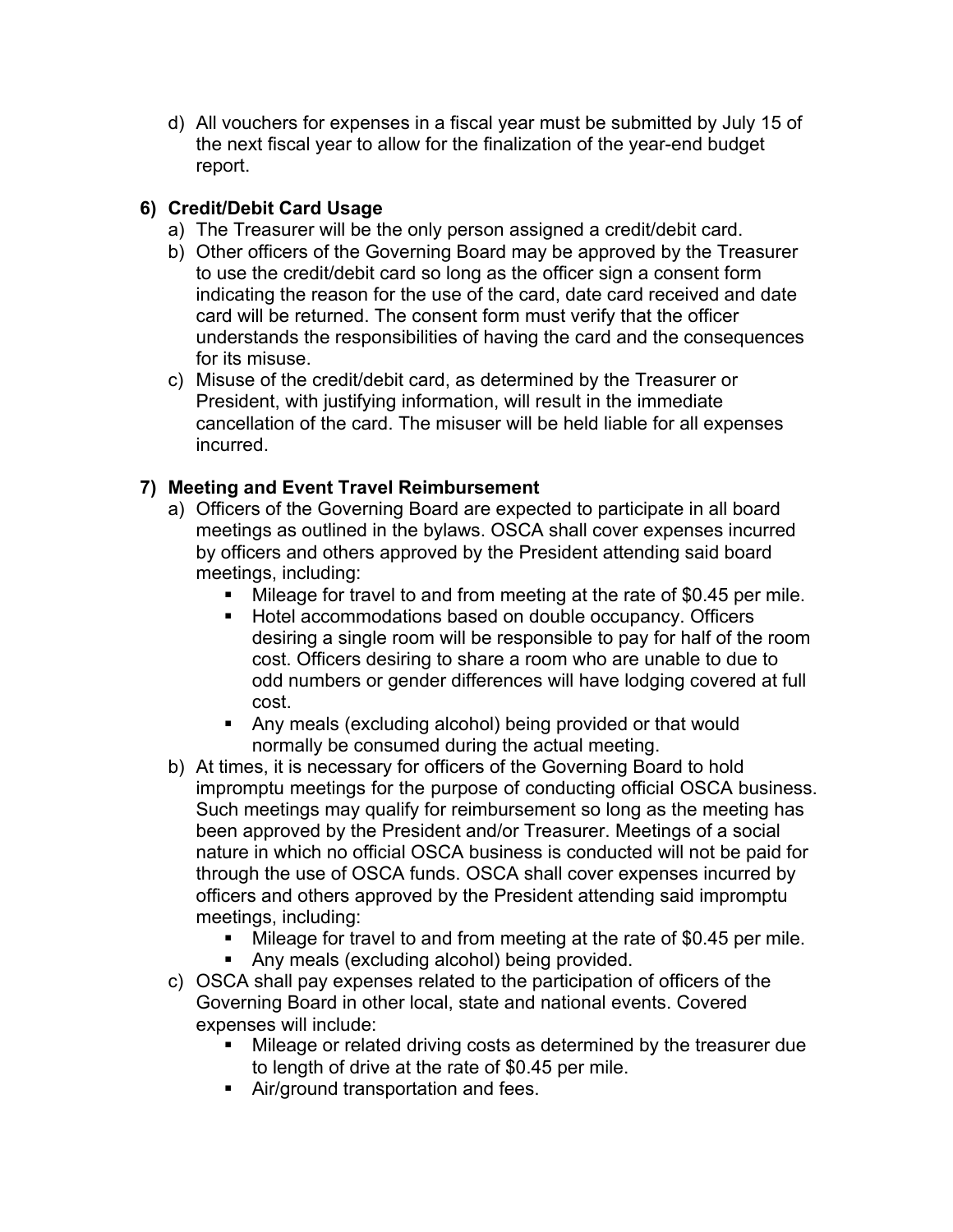- Airport/hotel parking.
- Meal expenses (excluding alcohol) at the per day rate as determined by the IRS for the specific city event is held.
- Hotel accommodations based on double occupancy. Officers desiring a single room will be responsible for paying for half the cost of the room. Officers desiring to share a room who are unable to due to odd numbers or gender differences will have lodging covered at full cost.

# **8) All Ohio Counselors Conference (AOCC)**

- a) The AOCC is a joint venture between OSCA and the Ohio Counseling Association (OCA). The conference will contract the services of event planning professionals to plan and run the conference and will equally split the yearly profits generated.
- b) The Presidents of OSCA and OCA, in conjunction with the conference planner shall develop a budget for the annual conference.
- c) The Treasurer will request from the conference planner copies of all monthly bank statements related to the conference account.
- d) Officers will be reimbursed \$50 for their attendance at the AOCC so long as they work the OSCA booth for a minimum of one hour and attend the OSCA membership session.

#### **9) Financial Accountability and Audits**

- a) Quarterly, the Financial Committee, consisting of the Treasurer, President, President-Elect, Past President and one additional officer of the Governing Board appointed by the President, shall review the financial records to ensure that transactions are in compliance with Association policies and applicable laws and regulations.
- b) The Financial Committee shall also ensure that financial reports are distributed in a timely manner to the Governing Board.
- c) The Treasurer will arrange for an external audit from a certified public accountant to be completed every three years and the results of said audit will be shared with the Financial Committee and Governing Board prior to the fall board meeting of the audit year. The Treasurer will arrange for a review of the financial records by a certified public accountant during the years when there is no audit.
- d) A majority of the Governing Board may request an external audit when they deem appropriate.

#### **10)Taxes, Insurance, Incorporation and Legal Counsel**

- a) The Treasure will be responsible for the filing of any tax documentation as required by law. The treasurer may enlist the services of a certified public accountant with approval of the Financial Committee.
- b) The Treasurer will be responsible for the renewal of the Governing Board insurance policy and will maintain records of insurance.